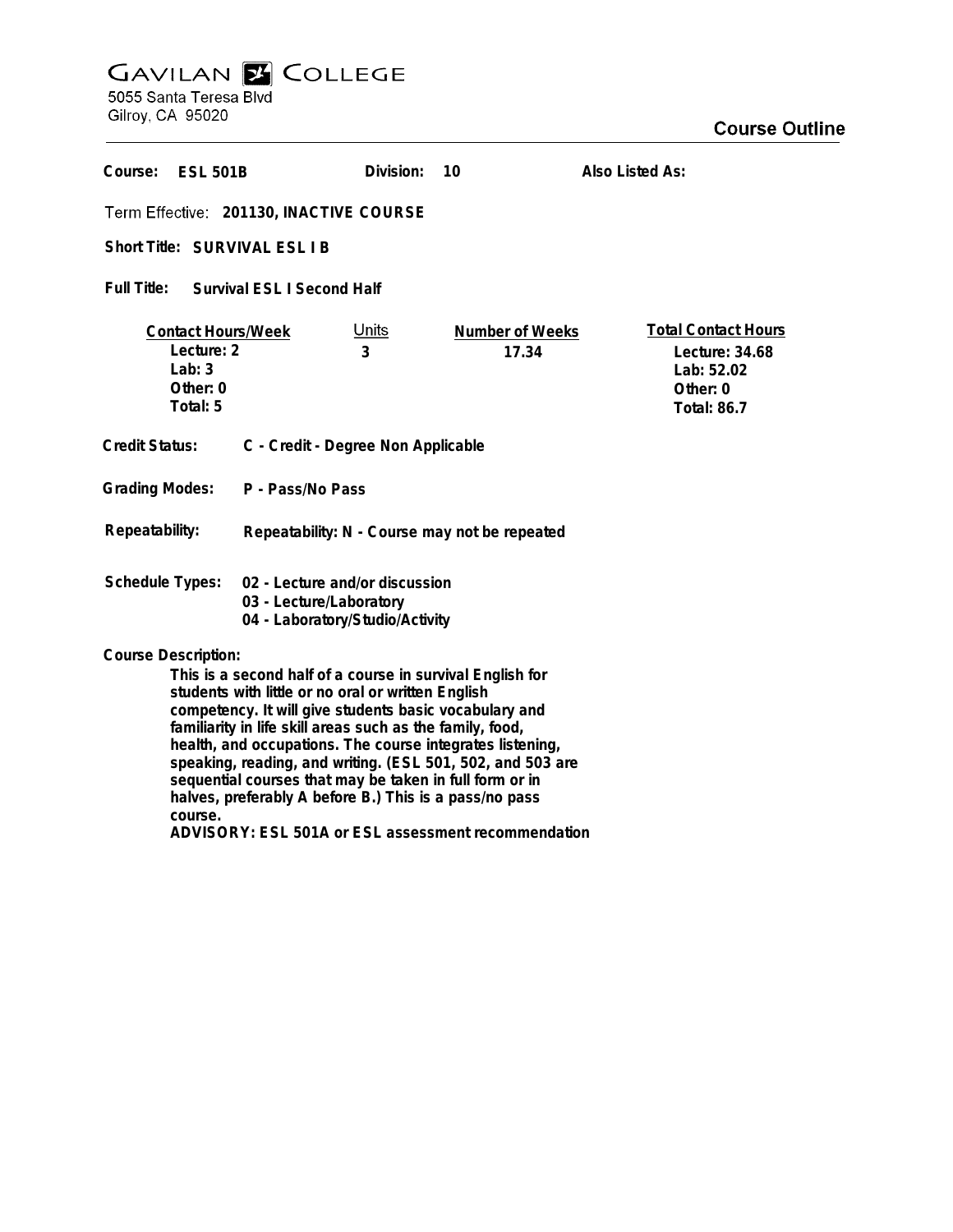**ARTICULATION and CERTIFICATE INFORMATION Associate Degree: CSU GE: IGETC: CSU TRANSFER: Not Transferable UC TRANSFER: Not Transferable PREREQUISITES: COREQUISITES: STUDENT LEARNING OUTCOMES: 1. Use thematic vocabulary and basic grammatical structures studied to communicate in English during classroom activities. ILO: 1,2,4 Measure: small/large group discussion, pair activities, oral interviews 2. Ask and answer simple questions about issues that affect their daily lives (personal information, telephone, emergencies, body, health, hobbies, post office, occupations) ILO: 1,2,4 Measure: small/large group discussion, pair activities, oral interviews 3. Write simple sentences using thematic vocabulary to express likes, dislikes, personal experiences, etc. ILO: 1,2,4 Measure: textbook assignments, written work, homework, tests 4. Read short, easy paragraphs about a variety of themes important to their daily lives. ILO: 1,2,4 Measure: textbook assignments, homework, tests 5. Apply thematic vocabulary and basic grammatical structures in real world situations. ILO: 1,2,4 Measure: self-evaluation 6. Demonstrate class and study skills necessary for success in next level ILO: 1,2,4 Measure: homework, class participation, tests TOPICS AND SCOPE: Inactive Course: 09/27/2010 Note: See Performance Objectives, Out-of-Class Assignments, and Language Skills listed above. WEEK HOURS CONTENT: 1-4 20 Introductory Information: The students will review giving basic greetings, making introductions, and**

**giving personal data (name, gender, age, marital status, address, phone number, etc.). Classroom vocabulary will be reviewed. Colors, numbers, and the English alphabet will be reviewed as well as handwriting skills. The topic of Food will be introduced. The student will learn vocabulary related to the topic of Food and will be able to name food and drink items, identify food units and containers (box,**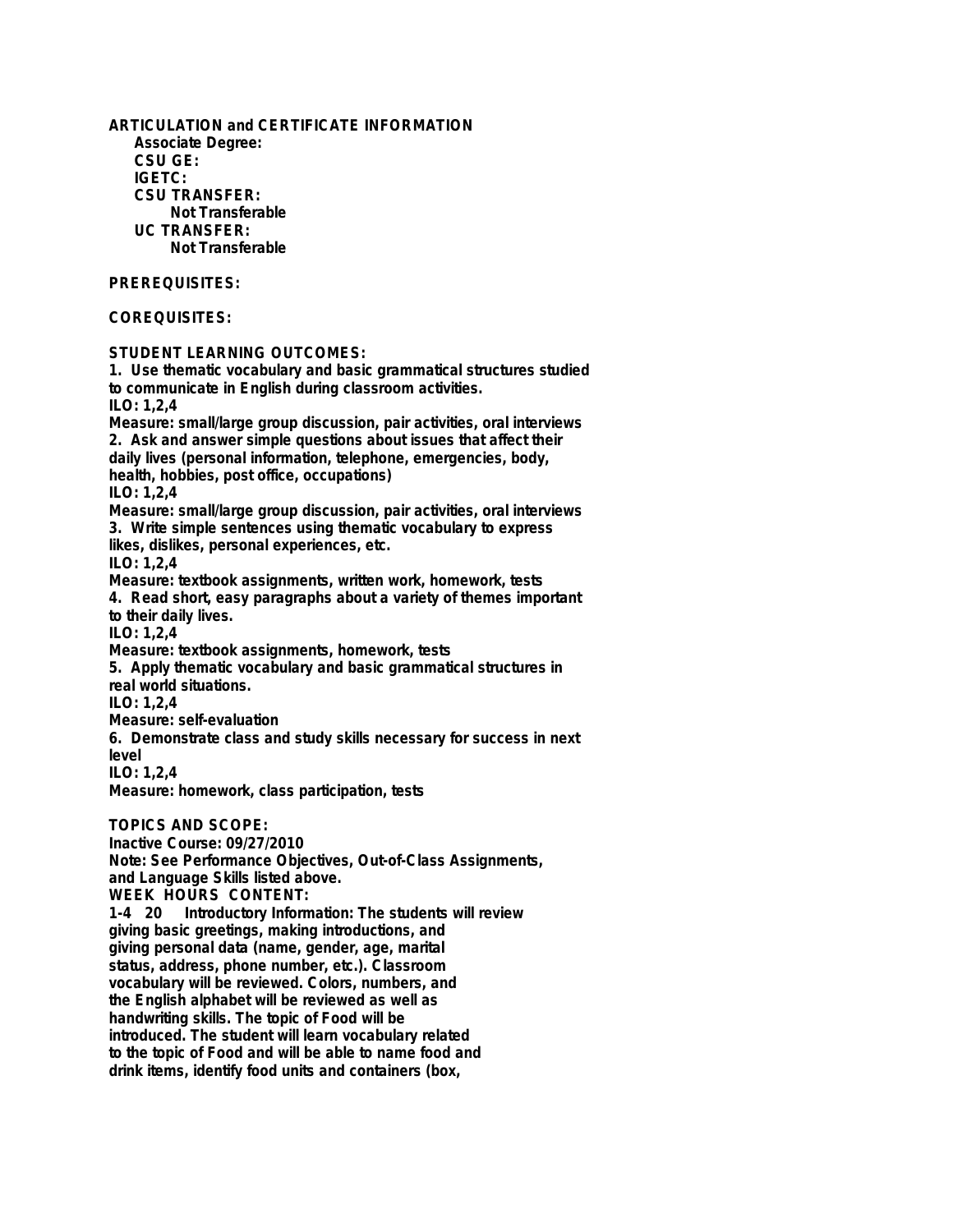**can, bunch, dozen, etc.), ask where things are in a store, read aisle numbers, read a basic menu, and order a simple meal in a restaurant.**

**5-6 20 Telephone/Emergencies: The student will learn vocabulary related to the topic of using the telephone and reporting emergencies and will be able to exchange phone numbers with others, make simple phone calls, take very simple phone messages, and report emergencies (fire, accident, etc.). Communication will focus on being able to use the telephone and report emergencies. 7-10 20 The Body/Health: The student will learn vocabulary related to the topic of the body and health and will be able to identify the external parts of the body, make a doctor's appointment, report basic health problems, follow basic instructions in a medical exam, and have a simple prescription filled. Communication will focus on being able to name the parts of the body to discuss health and health problems.**

**11-12 10 Hobbies/Activities: The student will learn vocabulary related to the topic of hobbies and activities. The student will be able to describe his/her hobbies and interests, ask others about their hobbies, express his/her likes or dislikes, and state his/her daily activities. Communication will focus on being able to ask and answer questions about hobbies, interests, and daily activities.**

**13-14 10 Post Office: The student will learn vocabulary related to the topic of the post office. The student will be able to write a very simple letter or postcard, address an envelope, buy stamps, and fill out a change of address form. Communication will focus on being able to ask and answer questions about the post office and use post office services.**

**15-15-15-15-15-15 Occupations: The student will learn vocabulary related to the topic of jobs and occupations. The student will be able to name different jobs and occupations, identify the basic duties and skills associated with those occupations, describe his/her job or occupation, and ask others about their jobs. Communication will focus on being able to discuss a variety of jobs and occupations and the basic duties of each. 18 2 Final Exam**

**See Course Objectives.**

## **METHODS OF INSTRUCTION:**

**Students are taught the English language through a variety of activities that include: conversations, role playing, dialogs, reading, writing practice, and dictation. All activities are based on thematic topics of immediate use for beginning-level students who need to get basic communicative competence in English. A few suggested methods are TPR (Total Physical Response), the Natural Approach, the Communicative Approach, Cooperative Learning, and Experiential Learning. METHODS OF EVALUATION: The types of writing assignments required: Written homework**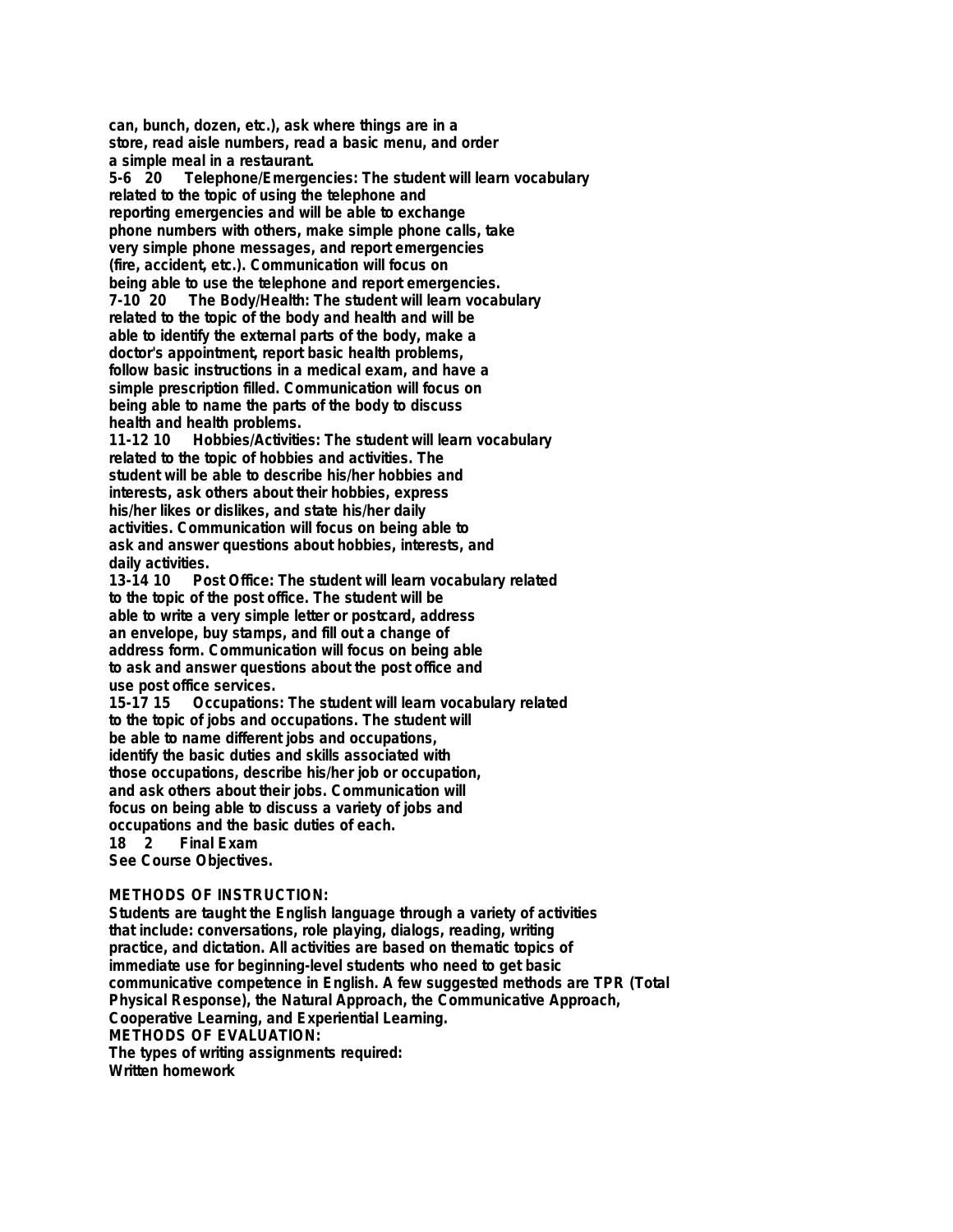**The problem-solving assignments required: Homework problems Quizzes Exams Other: Oral evaluations The types of skill demonstrations required: Class performance Other: Conversation groups, language lab (computers/tape) The types of objective examinations used in the course: Matching items Completion Other category: Dictation, writing practice, class participation The basis for assigning students grades in the course: Writing assignments: 10% - 15% Problem-solving demonstrations: Skill demonstrations: 10% - 15% Objective examinations: 15% - 20% Other methods of evaluation:** 

## **REPRESENTATIVE TEXTBOOKS:**

**Brown, ^uNew Vistas Getting Started^s, Longman, 1999 Tanaka/Ferrel, ^uEnglish Extra^s, Longman, 1998 Burton/Maharg, ^uGoing Places I^s, Prentice Hall Regents, 1998 Molinsky/Bliss, ^uWord by Word Basic Picture Dictionary^s, Prentice Hall Regents, 1998 Shapiro/Adelson-Goldstein, ^uThe Oxford Picture Dictionary^s, Oxford University Press, 2000 Weinstein/Huizenga, ^uCollaborations Beginning I^s, Heinle and Heinle, 2000 Foley/Neblett, ^uBasic Grammar in Action^s, Heinle and Heinle, 2001 Diolata/Chapman, ^uTake Charge Book 1^s, McGraw-Hill Contemporary, 1999 Reading level of text: Nonnative speaker literacy/beginning level. Other Materials Required to be Purchased by the Student: None.**

**SUPPLEMENTAL DATA: Basic Skills: B Classification: B Noncredit Category: Y Cooperative Education: Program Status: 2 Stand-alone Special Class Status: N CAN: CAN Sequence: CSU Crosswalk Course Department: CSU Crosswalk Course Number: Prior to College Level: Y Non Credit Enhanced Funding: N Funding Agency Code: Y In-Service: N Occupational Course: E**